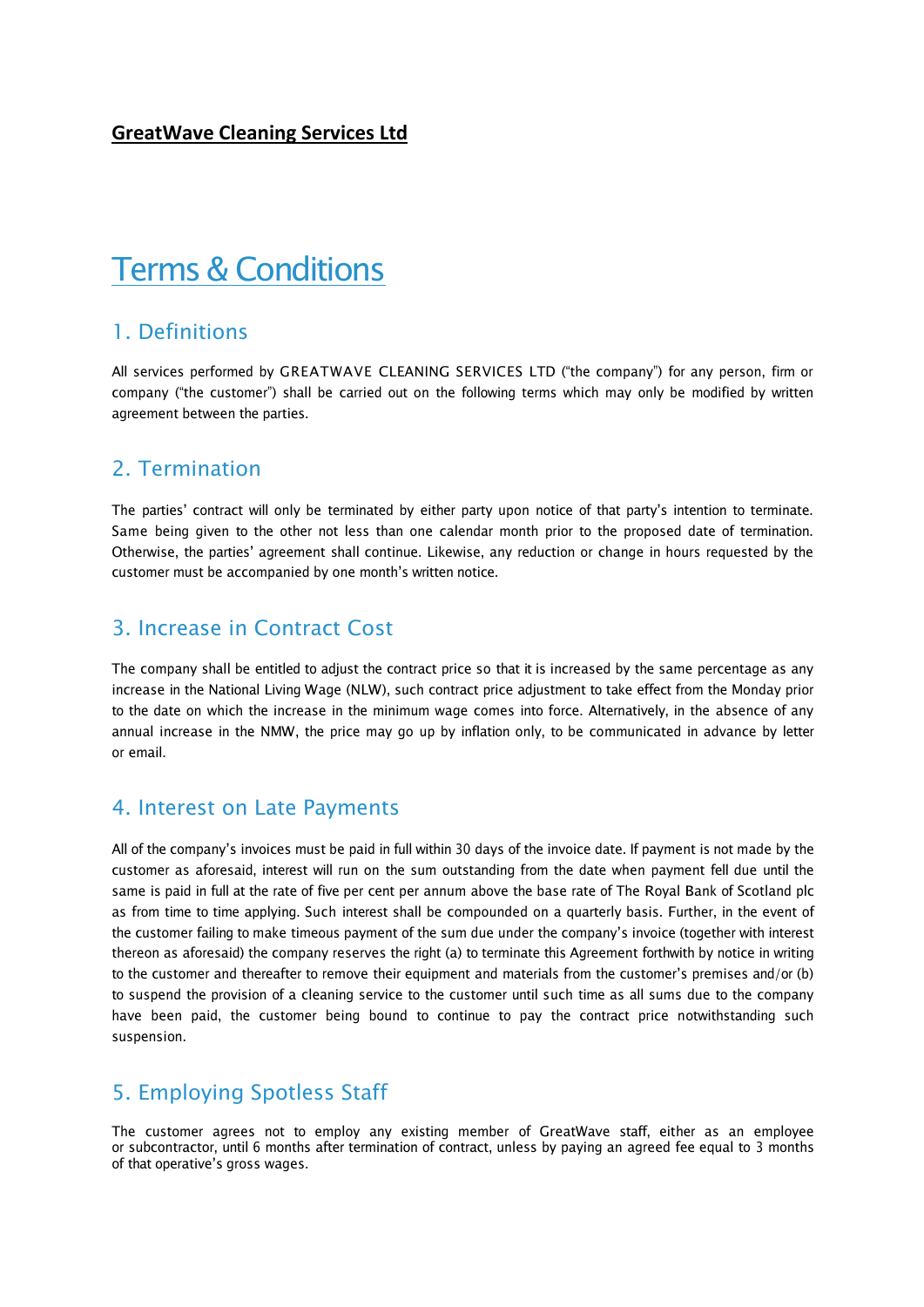#### 6. Storage

The company undertakes to supply all labour, equipment and cleaning materials required to provide the services for which the parties have contracted unless otherwise specified. The customer shall provide the company with a safe storage for equipment and materials and shall be responsible for the safe custody of all equipment belonging to the company held within the customer's premises.

# 7. Use of GreatWave Equipment

The company shall take no responsibility for any accident caused to any third party (eg employees or subcontractors of the customer) if they use any equipment or materials belonging to the company without first requesting and receiving the correct training.

# 8. Adverse Weather Conditions and Public Transport Strikes

If there are adverse weather conditions such as heavy snow, or if there are Public Transport strikes, the company shall do all that is reasonably possible to supply the usual or alternative labour. On occasions if the public transport system is not working it is physically not possible to clean the premises of all customers. Consequently, if cleans are missed and the cleaners are unwilling to take these days from their annual leave, a charge will still apply and the cleaners will be paid as normal. This is purely so as not to disadvantage the cleaners through no fault of their own.

## 9. Equal Opportunities

It is the policy of GREATWAVE CLEANING SERVICES LTD to promote an environment free from discrimination, harassment and victimisation where employees will receive equal treatment regardless of gender, colour, ethnic or national origins, disability, age, marital status, sexual orientation or religion. All decisions relating to employment practice will be objective, free from bias and will be based upon work related criteria and individual merit. If you have any problem with an employee, please put your complaint in writing and provide supporting evidence.

## 10. Permutation of Hours

The Company may change the permutation of daily hours if practicable while preserving the correct allocated time. For example, the Company may place double the number of workers for half the allocated time, or half the number of worker for twice the daily allocation.

# 11. Blood, Vomit etc

On grounds of Health and Safety, the company shall not be required, as part of its contract, to clean vomit, blood, excretion or any other body spillages. A special price for such cleaning will be quoted on demand.